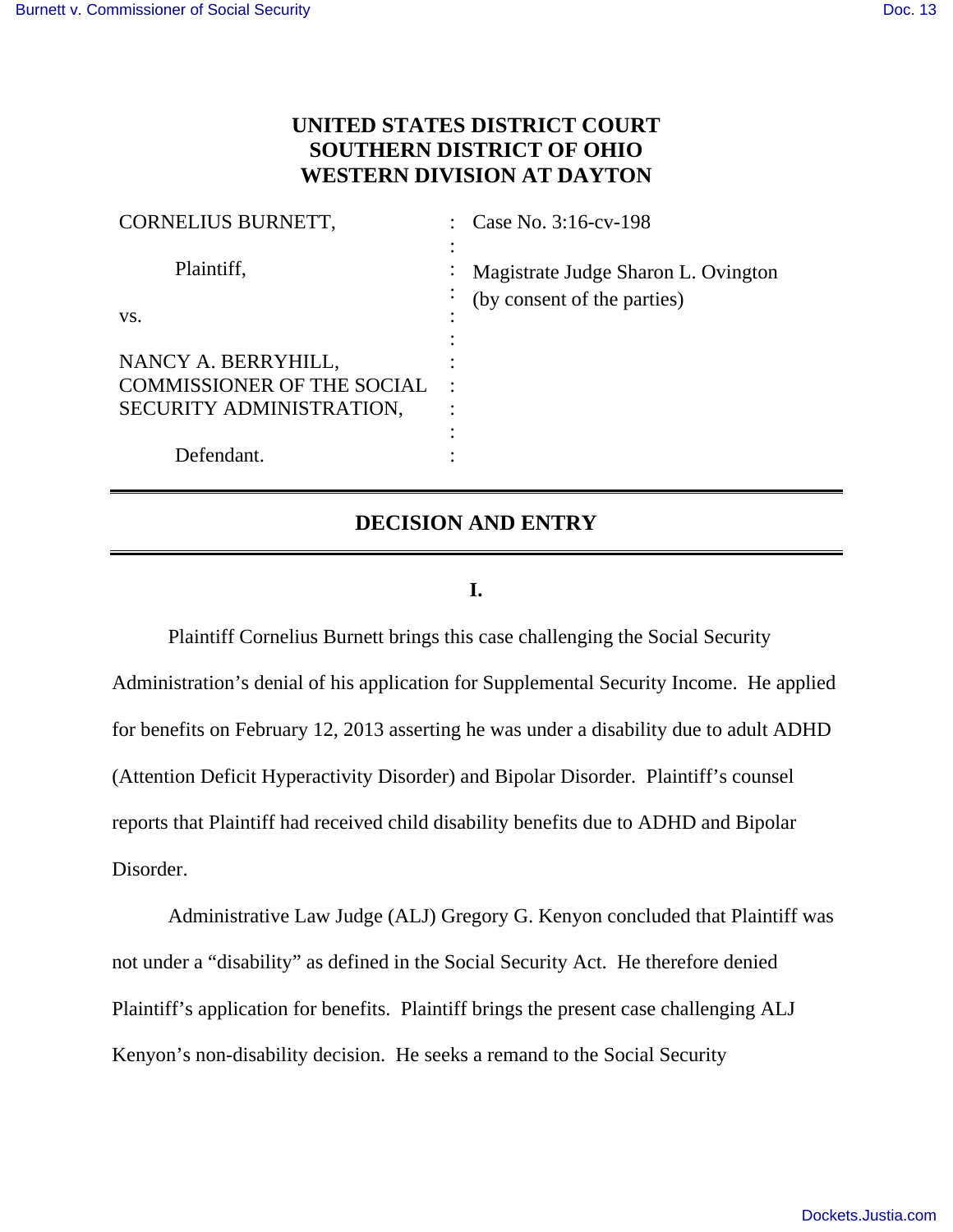Administration for payment of benefits or, at a minimum, for further proceedings. The Commissioner seeks an order affirming ALJ Kenyon's non-disability decision.

#### **II.**

 Plaintiff asserts that he has been under a disability beginning on January 10, 2013. At that time he was thirty-five years old and was therefore considered a "younger person" under social security law. He earned his GED and thus has a high-school education. He worked in the past as a janitor.

 Plaintiff testified at the hearing before ALJ Kenyon that he had taken classes at a community college until he quit about one or two months before the hearing. He quit school in part because he kept having run-ins with students and instructors. He was having difficulty catching on and always getting angry. He had verbal altercations twice a week. When he decided to quit school, he was on the verge of being asked to leave. He always had difficulty concentrating during class, so he would sit in front but his "mind would just wander." (Doc. #6, *PageID* #102).

 Plaintiff acknowledged that he had experienced difficulty controlling his temper in the past. He testified that he periodically has auditory and visual hallucinations. He explained, "It's more hearing than, than anything…. But I'll be laying down, and it will seem like I will hear a knock on the door. And then, when I get to the door, there's no one there. Then, at times, I believe that people are calling my name, or I just hear regular conversations." *Id*. at 99. He hears things quite often, meaning every other day, mostly during the night. Periodically, he also sees things. On more than one occasion, he saw a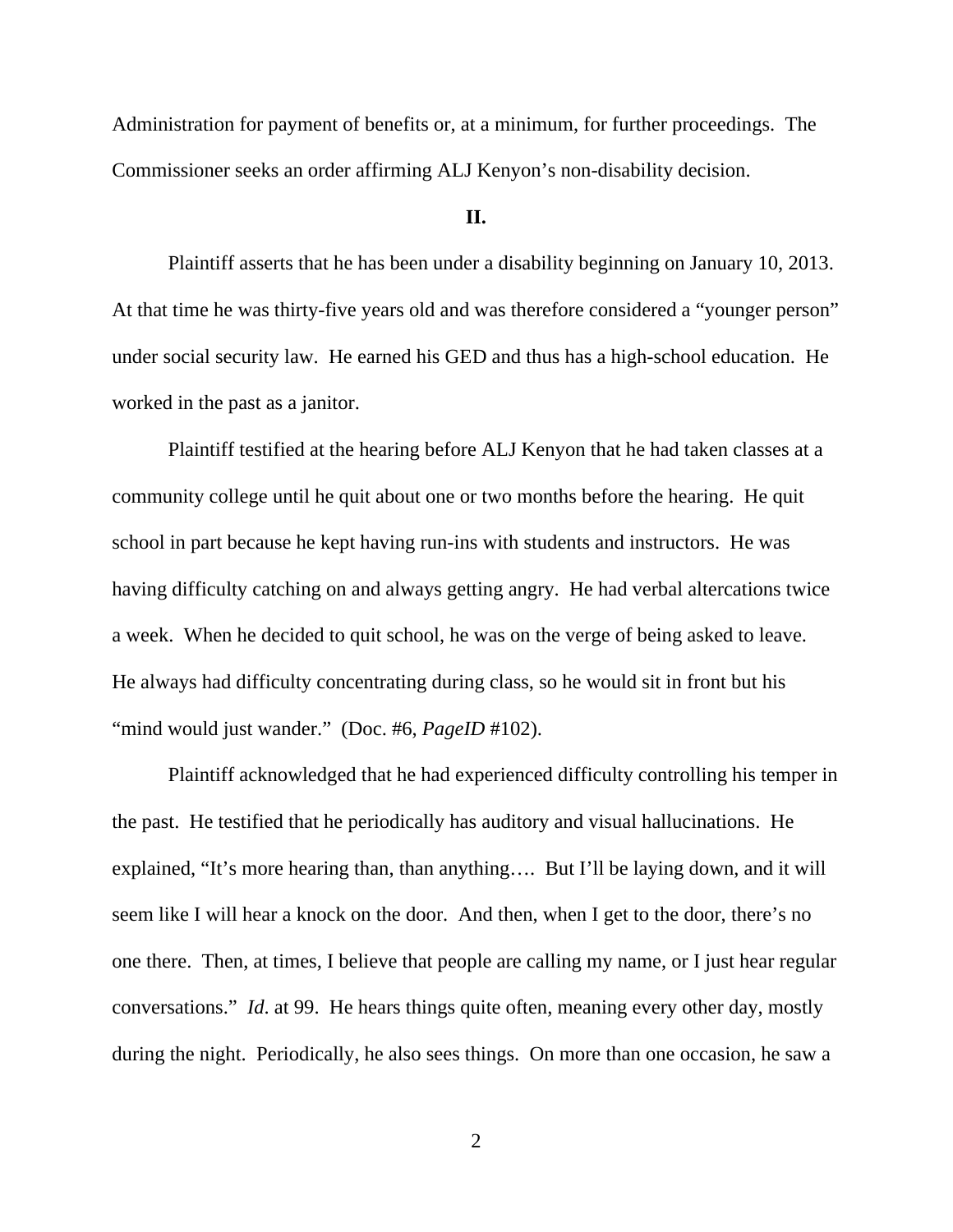shadow at his door. Yet, when he looked through the peephole, "it was as if someone was walking away." *Id*. When he opened the door, no one was there.

 Plaintiff testified that he was in prison for five years for dog fighting. He got into fights twelve times during his incarceration. He explained that he was placed in "isolation one time, but it …wasn't due me fighting, but I did do six months in there …." *Id.* at 102. He explained that he was in protective custody because he had fought so much, "and the guys just didn't want me..., they said I was causing too much trouble." *Id*.

 The longest Plaintiff held a job was three to four months due to his anger and concentration problems. *Id*. at 105-06. He spends most of his time at home. He sometimes visits his neighbor or his girlfriend (about three times a week). He does not like to go out. He likes to be "left in the room." *Id*. at 106.

 The administrative record contains opinions about Plaintiff's work limitations from several medical sources. Psychologist Dr. Bonds examined Plaintiff in October 2013. He diagnosed Plaintiff with Bipolar Disorder I, Most Recent Episode Mixed and rated his Global Assessment of Functioning at 45, indicating "'serious' symptoms …or any serious impairment in social, occupational, or school functioning…." Diagnostic and Statistical Manual of Mental Disorders at 34 (Am. Psychiatric Ass'n, 4th ed. revised,  $2000$ .<sup>1</sup> Dr. Bonds believed that Plaintiff "was intentionally exaggerating his symptoms…." (Doc. #6, *PageID* #422). Dr. Bonds further explained, "Based upon

<sup>&</sup>lt;sup>1</sup> Updated by Diagnostic and Statistical Manual of Mental Disorder (American Psychiatric Assc'n, 5th ed. 2013).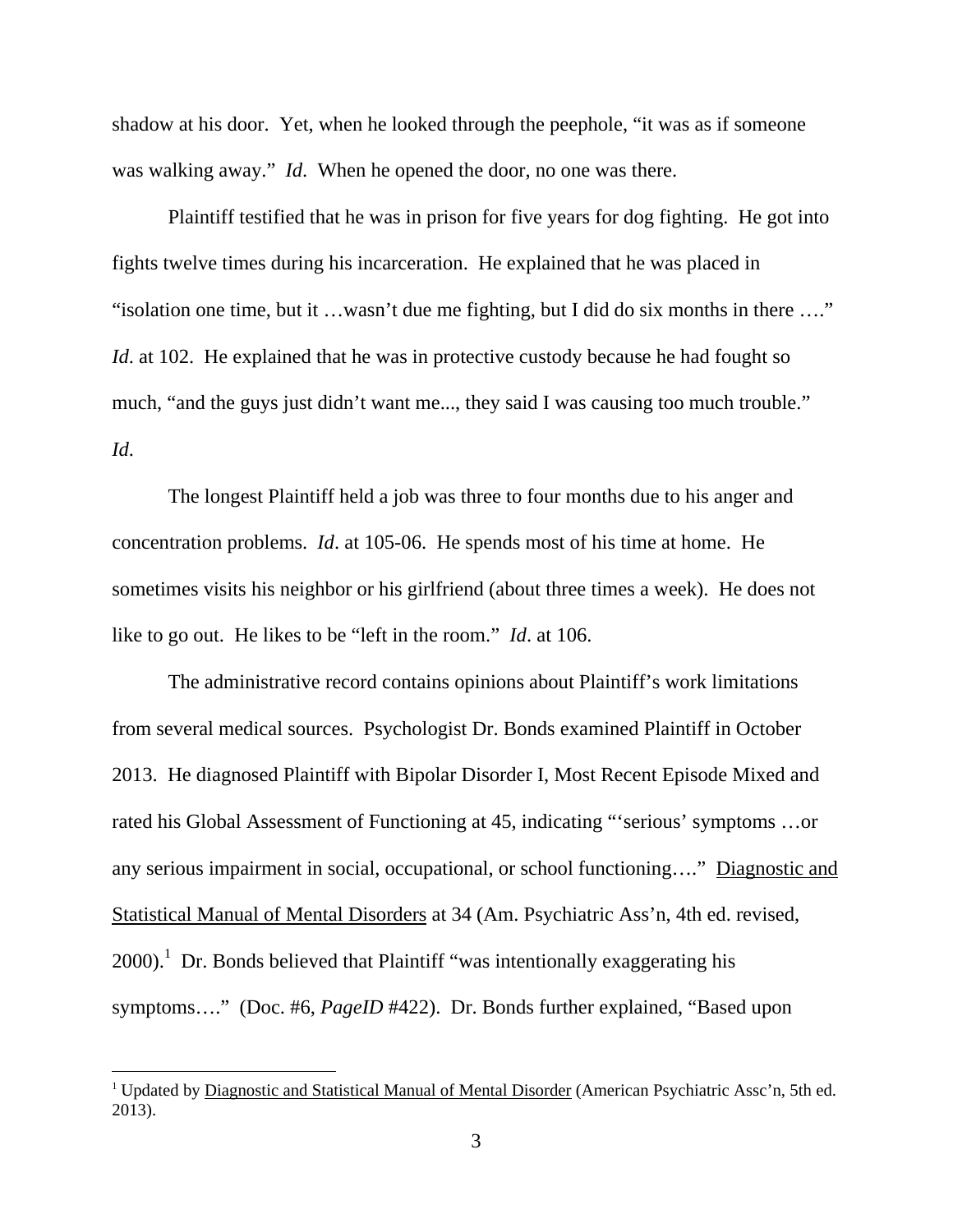[Plaintiff's] presentation during the current evaluation, [he] would appear to have a great deal of difficulty handling day-to-day work pressures. He seems to be very easily confused and unable to focus. He would appear to have low frustration tolerance and difficulty dealing with interpersonal stressors and working around many people." *Id*. at 423.

 In late October 2013, Dr. Haskins examined the record and concluded that Plaintiff had moderate functional limitations. *Id*. at 126

 In February 2014, Plaintiff's treating psychiatrist at Day-Mont Behavioral Healthcare, Inc., Dr. Alwis, opined that Plaintiff was markedly impaired in nearly all areas of mental-work abilities. Dr. Alwis also concluded that he expected Plaintiff's marked limitations to last twelve months or longer. Dr. Alwis checked a box indicating that he believed Plaintiff was unemployable. *Id*. at 430. He also answered a questionnaire in February 2014 documenting the many psychological signs Plaintiff exhibited. These are detailed below. *Infra*, § IV. Dr. Alwis reported that Plaintiff's response to treatment had been poor "on a longitudinal basis," and he was "incapable of handling even minor stressors." (Doc. #6, *PageID* #428).

#### **III.**

 The Social Security Administration provides Supplemental Security Income to individuals who are under a "disability," among other eligibility requirements. *Bowen v. City of New York,* 476 U.S. 467, 470 (1986); *see* 42 U.S.C. § 1382(a). The term "disability"—as defined by the Social Security Act—encompasses "any medically determinable physical or mental impairment" that precludes an applicant from engaging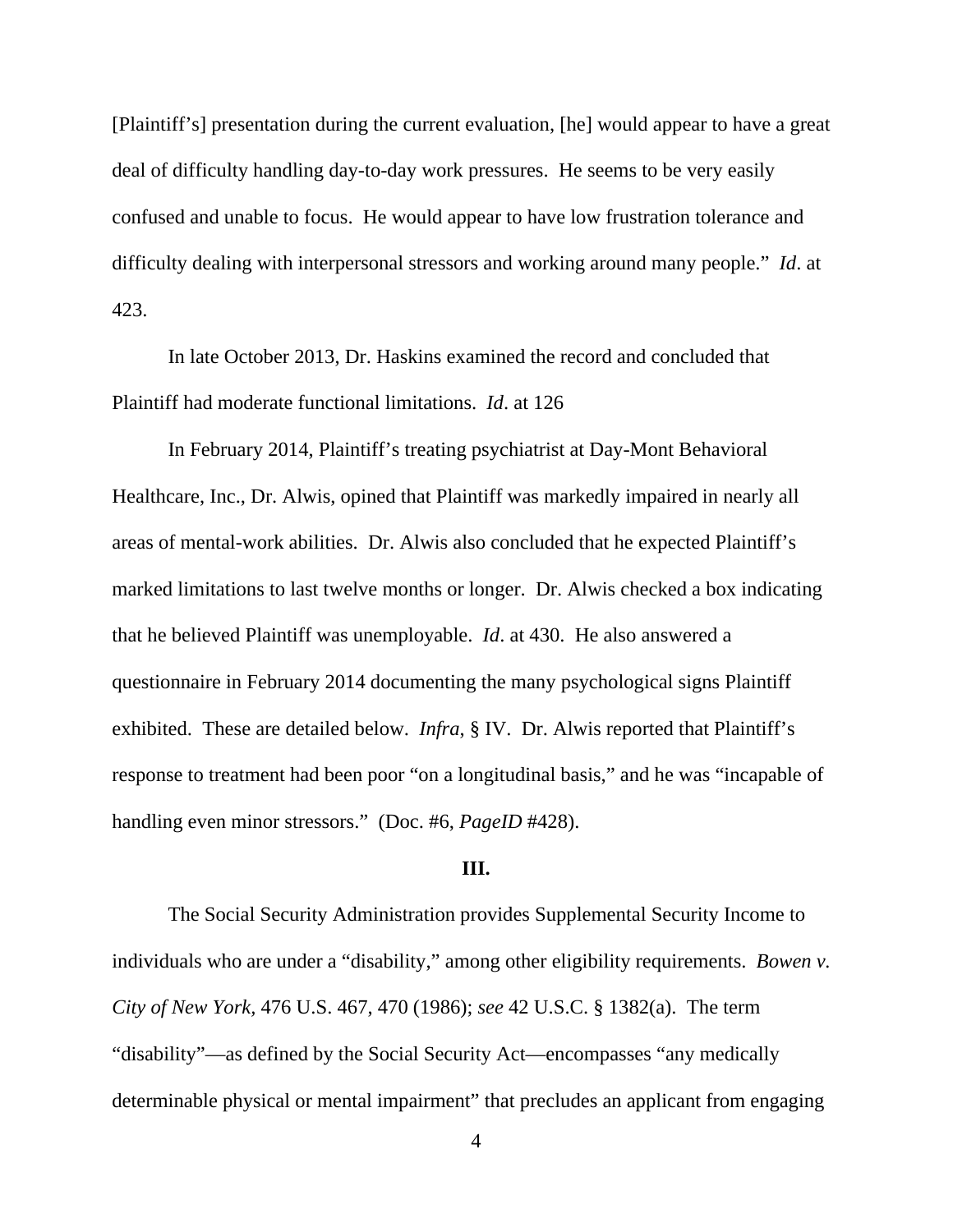in "substantial gainful activity." 42 U.S.C. § 1382c(a)(3)(A); *see Bowen,* 476 U.S. at 469-70.

 As indicated previously, it fell to ALJ Kenyon to evaluate the evidence connected to Plaintiff's application for benefits. He did so by considering each of the five wellknown sequential steps described by the regulations. *See* 20 C.F.R. § 416.920(a)(4); *see also Rabbers*, 582 F.3d at 652.

 Moving through some initial findings, the ALJ reached steps two and three where he found that Plaintiff's severe impairments—bipolar disorder and adult ADHD—did not automatically qualify him for benefits. (Doc. #6, *PageID* #s 75-76). At step four, the ALJ found that Plaintiff could still perform a full range of work at all exertional levels with the following non-exertional limitations:<sup>2</sup>

> (1) limited to performing unskilled, simple, repetitive tasks; (2) occasional contact with coworkers and supervisors; (3) no public contact; (4) no teamwork or tandem tasks; (5) no close over the shoulder supervision; (6) no fast pace production work or jobs involving strict production quotas; and (7) limited to performing jobs in a relatively static work environment in which there is very little, if any, change in the job duties or the work routine from one day to the next.

*Id.* at 76. Plaintiff's non-exertional abilities, according to ALJ Kenyon, prevented him from doing his past work as a janitor but did not prevent him from performing a significant number of available jobs, such industrial sweeper/cleaner, hospital cleaner,

 $\overline{a}$ 

<sup>&</sup>lt;sup>2</sup> The Social Security Administration refers to what a person can do as his or her "residual functional" capacity." *See* 20 C.F.R. § 416.945(a); *see also Howard v. Comm'r of Soc. Sec*., 276 F.3d 235, 239 (6th Cir. 2002).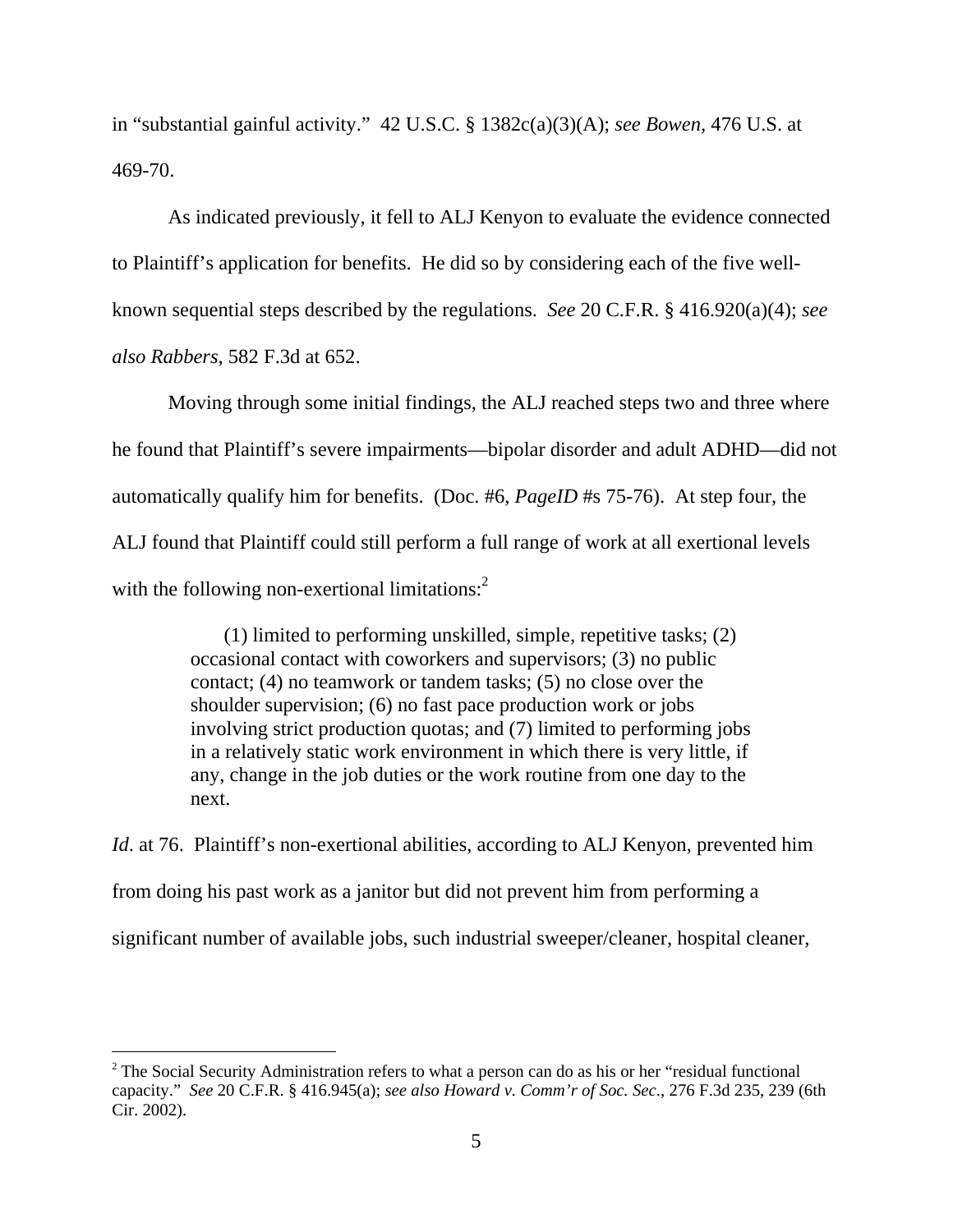and laundry worker. *Id*. at 85. This led ALJ Kenyon to conclude, in the end, that Plaintiff was not under a disability and not entitled to benefits. *Id*.

#### **IV.**

 The present review of ALJ Kenyon's decision determines whether he applied the correct legal standards and whether substantial evidence supports his findings. *Blakley v. Comm'r of Soc. Sec.*, 581 F.3d 399, 406 (6th Cir. 2009); *see Bowen v. Comm'r of Soc. Sec*., 478 F.3d 742, 745-46 (6th Cir. 2007). If he failed to apply the correct legal criteria, his decision may be fatally flawed even if the record contains substantial evidence supporting his findings. *Rabbers*, 582 F.3d at 651; *see Bowen*, 478 F.3d at 746; *Wilson v. Comm'r of Soc. Sec.*, 378 F.3d 541, 546-47 (6th Cir. 2004). Substantial evidence supports a finding when "a 'reasonable mind might accept the relevant evidence as adequate to support a conclusion.'" *Blakley*, 581 F.3d at 407 (quoting *Warner v. Comm'r of Soc. Sec.*, 375 F.3d 387, 390 (6th Cir. 2004)). Substantial evidence consists of "more than a scintilla of evidence but less than a preponderance ...." *Rogers v. Comm'r of Soc. Sec.*, 486 F.3d 234, 241 (6th Cir. 2007).

 Plaintiff contends that the ALJ erred by (1) failing to place appropriate weight on his treating psychiatrist, Dr. Alwis's, opinions; (2) rejecting the overwhelmingly favorable evidence (favorable to Plaintiff ) and relying on insignificant evidence that made Plaintiff look more able to work than he is; (3) subjecting Dr. Alwis's opinions to greater scrutiny than the opinions provided by non-treating medical sources; (4) and substituting his own lay opinion in place of a medical expert's opinion.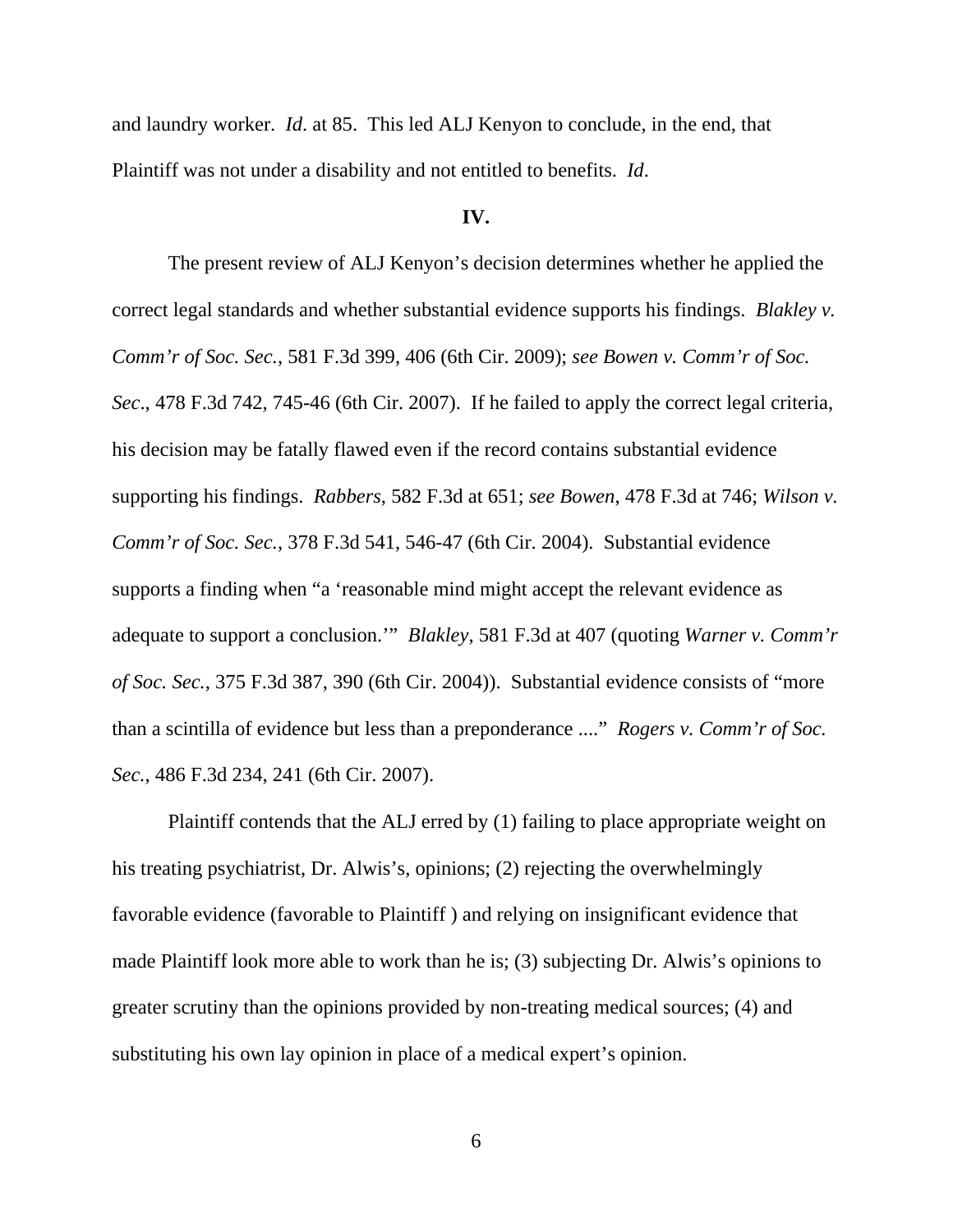The Commissioner contends that the ALJ included a narrative discussion that described how the evidence supported each of his conclusions and cited specific medical and nonmedical evidence. The Commissioner further contends, "The ALJ recognized the deference generally afforded treating physician opinions but found that Dr. Alwis's opinions were not entitled to either controlling or deferential weight because they were not fully supported by the record." (Doc. #10, *PageID* #765 (citing *PageID* #82)). Also, substantial evidence supports the ALJ's findings, according to the Commissioner, including the opinions of Dr. Haskins, a psychologist who reviewed the record at the request of the state agency.

 The treating physician rule and additional regulatory factors contain the legal criteria applicable to Dr. Alwis's opinions. The treating physician rule is straightforward:

> Treating-source opinions must be given "controlling weight" if two conditions are met: (1) the opinion "is well-supported by medically acceptable clinical and laboratory diagnostic techniques"; and (2) the opinion "is not inconsistent with the other substantial evidence in [the] case record."

*Gayheart v. Comm'r of Soc. Sec.*, 710 F.3d 365, 376 (6th Cir. 2013) (citation omitted); *see Gentry v. Comm'r of Soc. Sec.*, 741 F.3d 708, 723 (6th Cir. 2014); 20 C.F.R. § 416.927(c)(2).

 If the treating physician's opinion is not controlling, "the ALJ, in determining how much weight is appropriate, must consider a host of factors, including the length, frequency, nature, and extent of the treatment relationship; the supportability and consistency of the physician's conclusions; the specialization of the physician; and any other relevant factors." *Rogers*, 486 F.3d at 242 (citing *Wilson*, 378 F.3d at 544).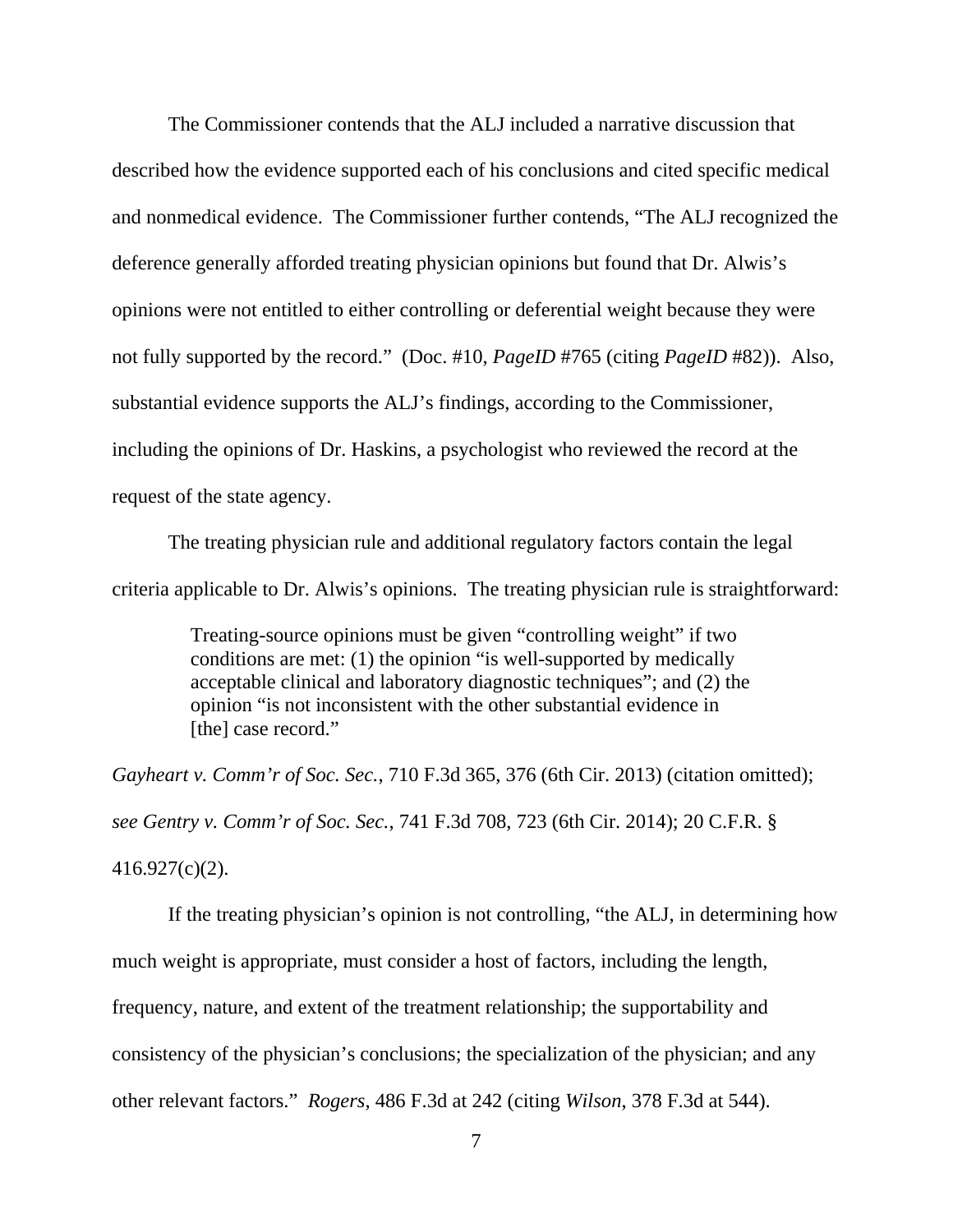The Regulations require ALJs to provide "good reasons" for the weight placed upon a treating source's opinions. *Wilson*, 378 F.3d at 544. This mandatory "good reasons" requirement is satisfied when the ALJ provides "specific reasons for the weight placed on a treating source's medical opinions." *Id*. (quoting Soc. Sec. R. 96-2p, 1996 WL 374188, at  $*5$  (Soc. Sec. Admin. July 2, 1996)). The goal is to make clear to any subsequent reviewer the weight given and the reasons for that weight. *Id*. Substantial evidence must support the reasons provided by the ALJ. *Id*.

 The ALJ declined to apply controlling or deferential weight to Dr. Alwis's opinions "as they are not fully supported by the record." (Doc. #6, *PageID* #83). The ALJ explained:

> The limitations assessed by Dr. Alwis primarily stem from the claimant's anger and irritability, which is well within his control. While Dr. Alwis noted significant deficits in attention and concentration, he was able to maintain sufficient focus and attention to attend Sinclair and certainly has sufficient focus to perform unskilled work. Dr. Alwis also appears to have simply accepted the claimant's subjective complaints with no inquiry into whether they were objectively supported.

### *Id*.

 There are multiple problems with the ALJ's reasons for rejecting Dr. Alwis's opinions. They begin with an error of law in the ALJ's finding that Dr. Alwis's opinions are not "fully supported by the record." This finding reveals that the ALJ reviewed Dr. Alwis's opinions under a higher legal standard than the standard mandated by the Regulations. *See* 20 C.F.R. § 416.927(c)(2). "For a medical opinion to be wellsupported by medically acceptable clinical and laboratory diagnostic techniques, it is *not*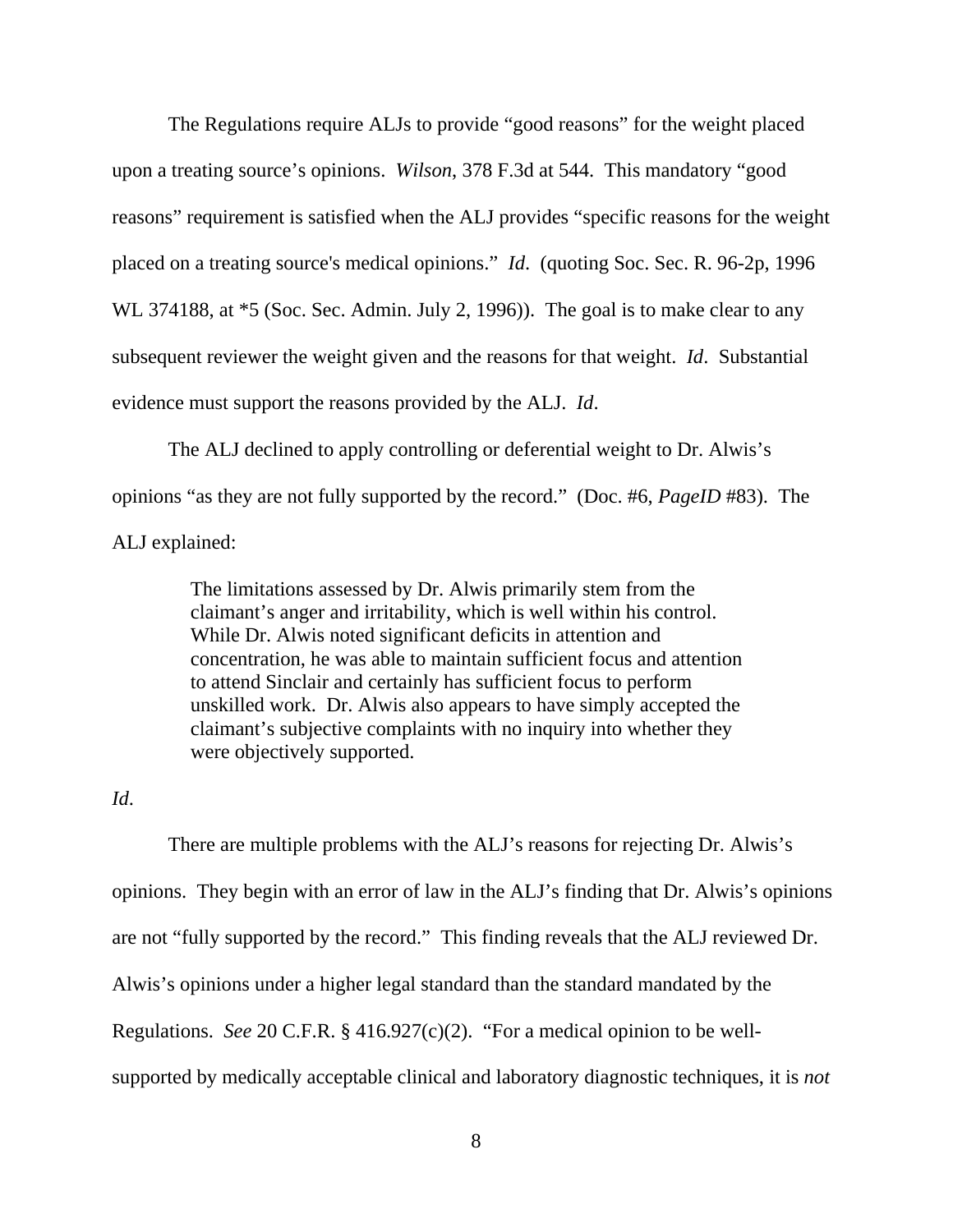*necessary* that the opinion be *fully supported* by such evidence." Soc. Sec. R. 96-2p, 1996 WL 374188, at \*2 (emphasis added). Given this instruction, the ALJ applied incorrect legal criteria by declining to place controlling weight on Dr. Alwis's opinions for the reason it was not fully supported by the record.

 If, moreover, the ALJ discounted Dr. Alwis's opinions under the "supportability" factor, this too was error. Neither the supportability factor nor the other regulatory factors permitted the ALJ to reject Dr. Alwis's opinion by characterizing it as not fully support by the record. Instead, these regulations speak in relative—not absolute—terms. The supportability factor, for instance, provides, "The more a medical source presents relevant evidence to support an opinion, particularly medical signs and laboratory findings, the more weight we will give that opinion." 20 C.F.R.  $\S$  416.927(c)(3).

 The ALJ also rejected Dr. Alwis's opinions about Plaintiff's work limitations by finding that they "stem primarily from the claimant's anger, which is well within his control." (Doc. #6, *PageID* #83). This is problematic because the ALJ cites no evidence in support of his conclusion that Plaintiff's anger is well within his control. This conclusion falls purely within the psychiatric/psychological realm in this case, given Plaintiff's documented mental-health problems. The ALJ therefore erred by not relying on some evidence—rather than his own lay medical opinion—to conclude that Plaintiff could control his anger. *See Boulis-Gasche v. Comm'r of Soc. Sec.*, 451 F.App'x 488, 494 (6th Cir. 2011); *see also Rohan v. Chater*, 98 F.3d 966, 970 (7th Cir. 1996) ("ALJs must not succumb to the temptation to play doctor and make their own independent medical findings." (citations omitted)). Additionally, although it might be reasonable to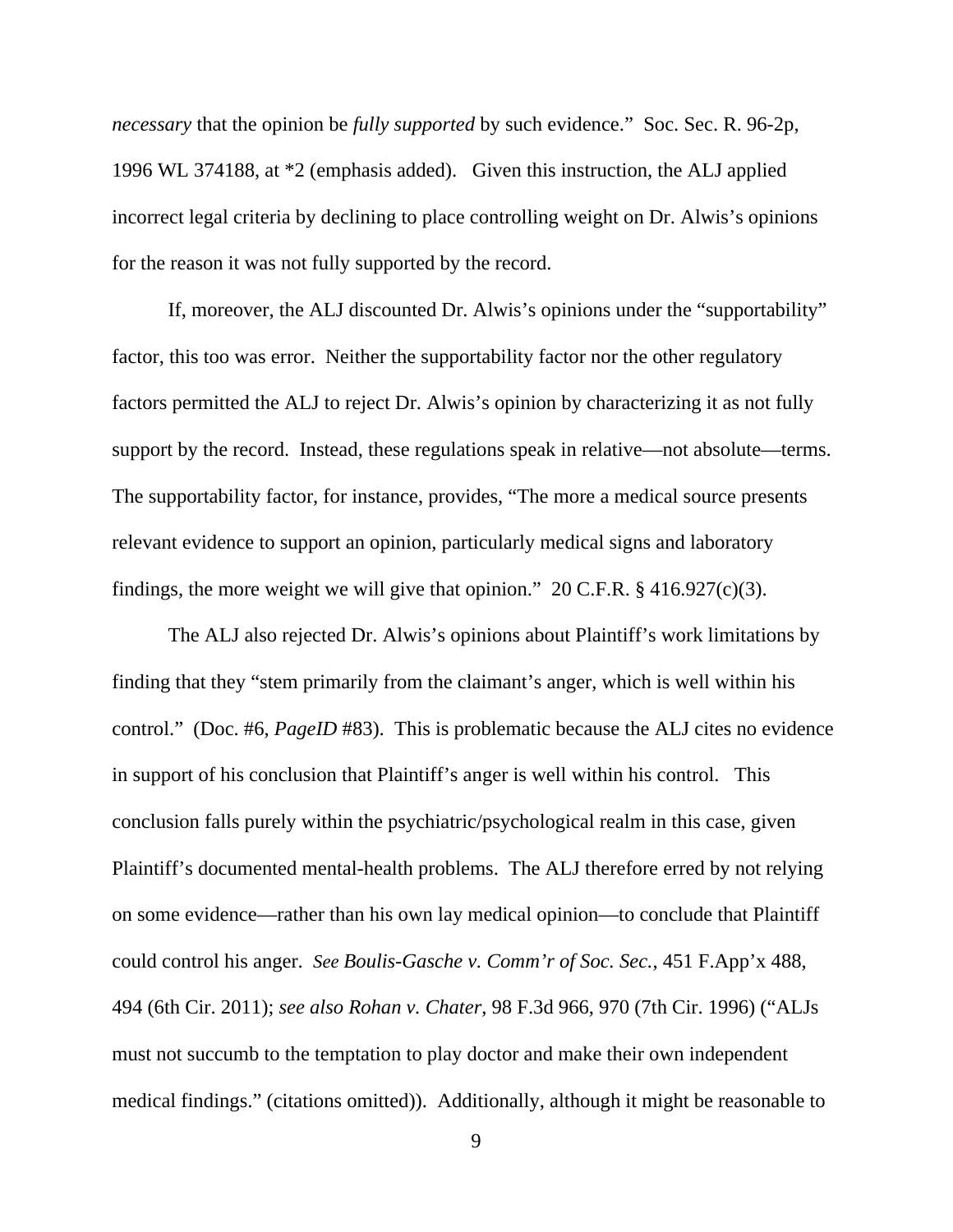generally assume that a healthy person can control his or her anger, it was not reasonable for the ALJ to make this assumption about Plaintiff without some reference to supporting evidence, particularly due to Plaintiff's well-documented mental-health problems. Indeed, by assuming Plaintiff could control his anger, the ALJ overlooked or ignored what is perhaps the central line of issues in the case: Did Plaintiff's bipolar and/or ADHA deprive him of the ability to control his anger and other symptoms? If not, what evidence reasonably supports this? If so, how does this impact the weighing of Dr. Alwis's opinions? Plaintiff's work abilities? Plaintiff's credibility? Dr. Bonds's opinions? Dr. Haskins's opinions?

 This leads to further problems in the ALJ's decision: He rejected Dr. Alwis's opinions because Dr. Alwis "appears to have simply accepted the claimant's subjective complaints with no inquiry into whether they were objectively supported." (Doc. #6, *PageID* #83). This misperceives what evidence is relevant to an ALJ's evaluation of mental-health problems and their impact on a person's work abilities.

> In general, mental disorders cannot be ascertained and verified as are most physical illnesses, for the mind cannot be probed by mechanical devices ...in order to obtain objective clinical manifestations of mental illness.... [W]hen mental illness is the basis of a disability claim, clinical and laboratory data may consist of the diagnosis and observations of professionals trained in the field of psychopathology. The report of a psychiatrist should not be rejected simply because of the relative imprecision of the psychiatric methodology or the absence of substantial documentation, unless there are other reasons to question the diagnostic techniques.

*Blankenship v. Bowen*, 874 F.2d 1116, 1121 (6th Cir. 1989) (quoting *Poulin v. Bowen*, 817 F.2d 865, 873-74 (D.C. Cir. 1987)) (other citation omitted). Dr. Alwis's answers in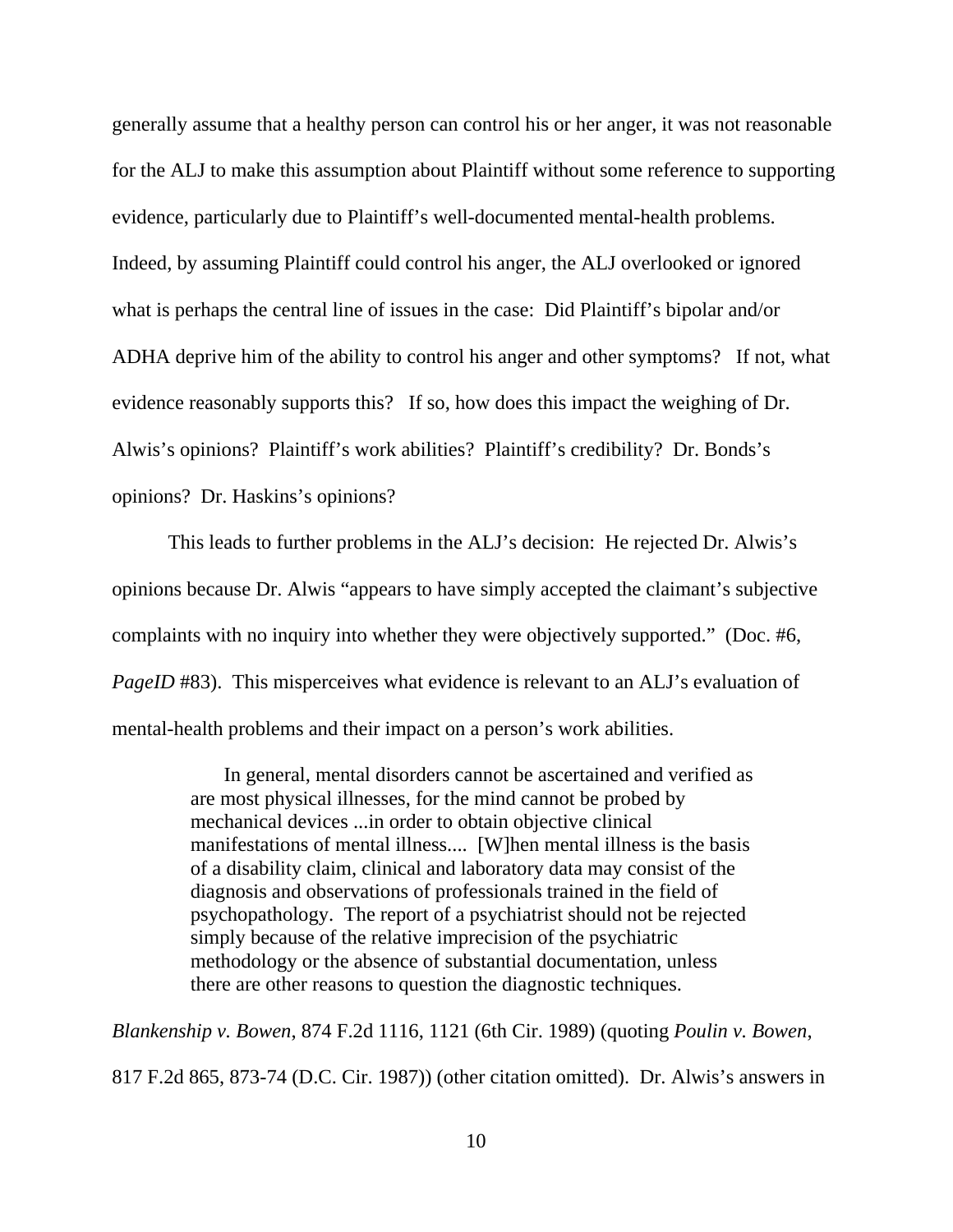the February 2014 questionnaire identified Plaintiff's "clinical mental status abnormalities" as "suspicious, guarded, paranoid," and his mood was "irritable, labile, volatile." (Doc. #6, *PageID* #427). As to his cognitive functioning, his ability to concentrate was poor, he was very distractible, and he exhibited poor frustration tolerance and frequent anger outbursts. Dr. Alwis also described Plaintiff as "chronically irritable, angry [and] hostile." *Id*. His "volatile episodes [were] very frequent." *Id*.

 Dr. Alwis (and Plaintiff's treating mental-health therapist) observed Plaintiff and, as reported in treatment notes, he was very restless, unable to stay seated, hostile, demanding, mistrustful, avoidant, agitated, irritable, hyperactive, resistant, guarded, withdrawn, labile, impulsive, and paranoid; he was having tangential thoughts, inappropriate thoughts, auditory and visual hallucinations, blocked thought processes, incoherent thought processes, flight of ideas, loud speech, poor judgment and insight, problems with attention and concentration; he was also having significant problems staying focused and being preoccupied; and he was mistrustful, disheveled, distractible, and disorganized. *Id*. at 273, 281-83, 432-34, 440, 446, 452, 471, 475-76, 471-80, 508- 09, 520, 531-32, 671-72, 679-90, 696-97, 703. On March 19, 2014, Dr. Vaish a psychiatrist who practices at Day-Mont Behavioral, noted that Plaintiff was getting "loud and agitated" with him. *Id*. at 445. Because Dr. Alwis observed the above signs, and because such clinically observable signs constitute the type of evidence that supports his opinions about Plaintiff's mental disorders, *see Blankenship*, 874 F.2d at 1121, substantial evidence does not support the ALJ's finding that Dr. Alwis did not rely on objective medical evidence.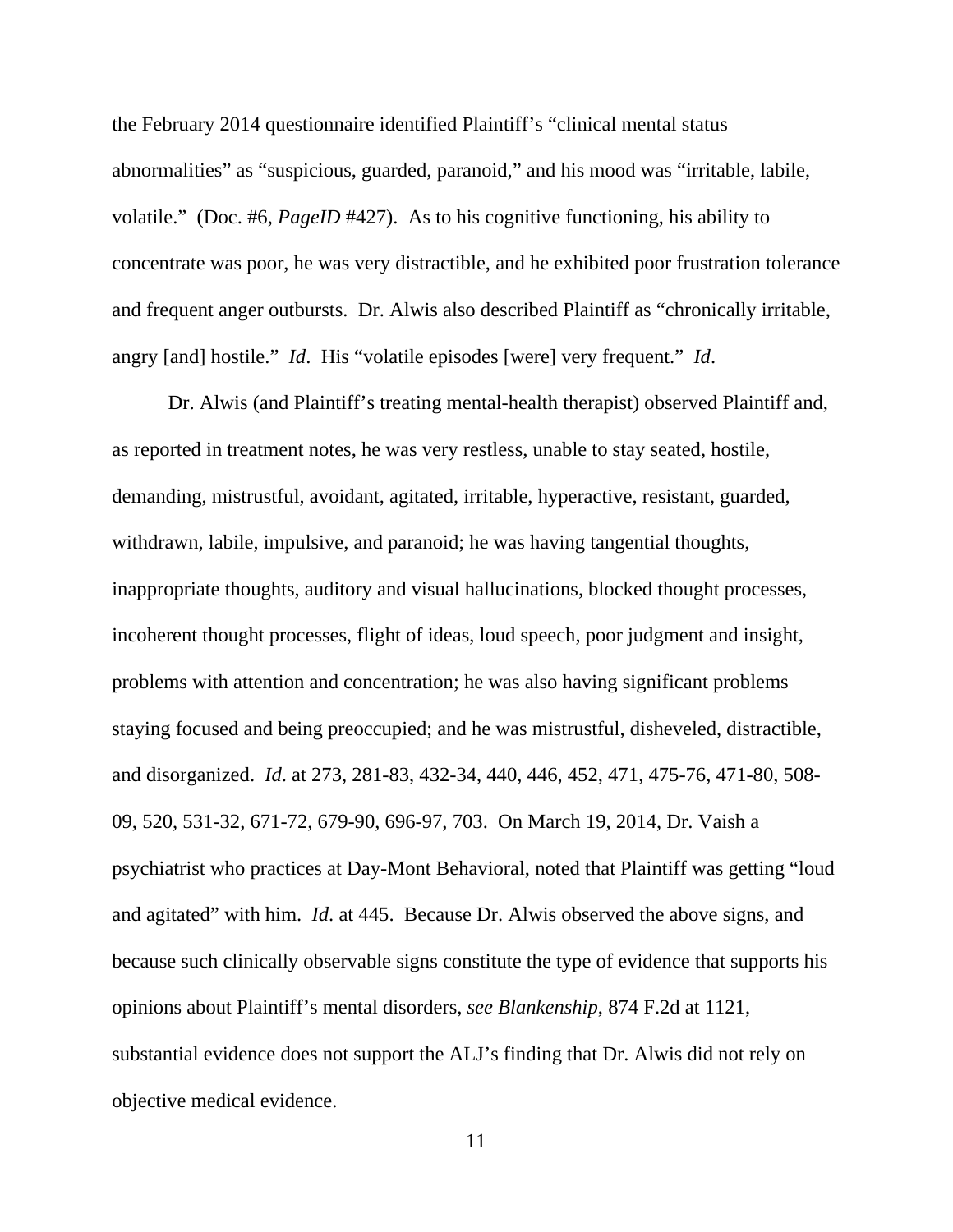The record contains additional evidence that was consistent with and supported Dr. Alwis's opinions. In May 2013, Dr. Vaish observed that Plaintiff was "paranoid, labile, distracted. Patient seems responding to internal stimuli, he refused to sit on chair, playing with phone, got angry and when asked to sit on chair. Initially he refused to answer questions, then he said he hear [sic] voices, get [sic] angry easily, then started saying why Dr. Alwis is not working here anymore." (Doc. #6, *PageID* #432).

 During additional treatment sessions (at Majahan Therapeutics), Plaintiff had limited insight and judgment. *Id*. at 719, 721, 723. His behavior was uneasy, tense, and inappropriate. He was hypervigilant, and he wanted the door open and initially did not want to sit. His thought processes were circumstantial and tangential. He had some auditory hallucinations. *Id*. at 721, 723. His mood was angry and overwhelmed. *Id*. at 721. He was also agitated, restless, withdrawn, guarded, preoccupied, and phobic. *Id*. at 718-19.

 During his hospitalization from August 12 to 14, 2014, Plaintiff was agitated and spoke in a very loud, angry voice. *Id*. at 631. He had hearing and auditory hallucinations of his neighbor's dog barking (his neighbor no longer had a dog). *Id*. at 547. He was threatening to kill his neighbor over it. He had recently been jailed for assaulting his girlfriend. He had no problem with the idea of killing someone "in certain cases, why not." *Id.* at 633. He was observed to be mistrustful, demanding, hostile, guarded, and agitated." *Id*. at 634. His affect was flat and his mood was angry and hostile. His impulse control was poor; he was unaware of his mental problems. His judgment was impaired.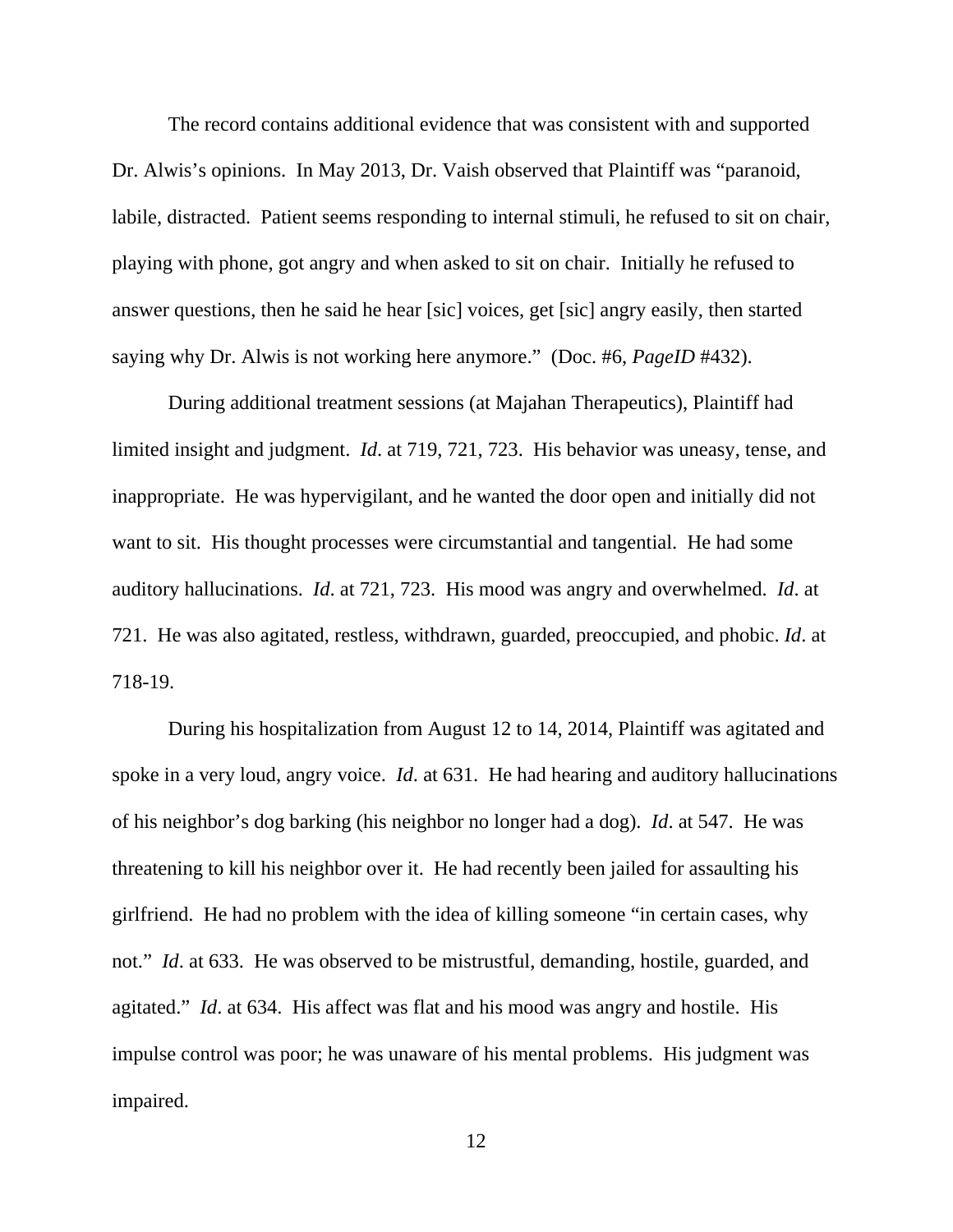On August 13, 2014, Plaintiff was again agitated and had homicidal ideation. *Id*. at 641. He verbally threatened his hospital roommate. *Id*. at 639. His affect was constricted and labile. His mood was labile. He was a poor historian. He had auditory and visual hallucinations. Plaintiff had poor judgment and insight. He was a moderate risk for violence. *Id*. at 643. He became severely agitated and angry over the fact he might remain in the Psychiatric Inpatient Unit. *Id*. at 537-38, 645. Campus police escorted him to the Psychiatric Unit because he had become physically threatening. *Id*. at 545.

 Viewed together, the above evidence from Plaintiff's treatment records at Day-Mont Behavioral and from his hospitalization in August 2014 starkly contrasts with the ALJ's conclusions that Dr. Alwis simply accepted Plaintiff's subjective statements and that the record lacks objective evidence in support of Dr. Alwis's opinions.

 The ALJ also rejected Dr. Alwis's opinions because Plaintiff "was able to maintain sufficient focus to attend Sinclair and certainly has sufficient document to perform unskilled work." *Id*. The ALJ cited no evidence in support of this. This was needed because Plaintiff testified that he had difficulty concentrating during class. Even when he sat in the front row during class, his "mind would just wander." (Doc. #6, *PageID* #102). Plaintiff also described the significant problems he had in getting along (arguing) with other students and his instructors at Sinclair. These problems became so severe that Plaintiff stopped attending Sinclair just before he was thought he would be expelled. The ALJ apparently rejected this testimony as part of his evaluation of Plaintiff's credibility. Yet, there seems to be no contrary evidence—*i.e.*, evidence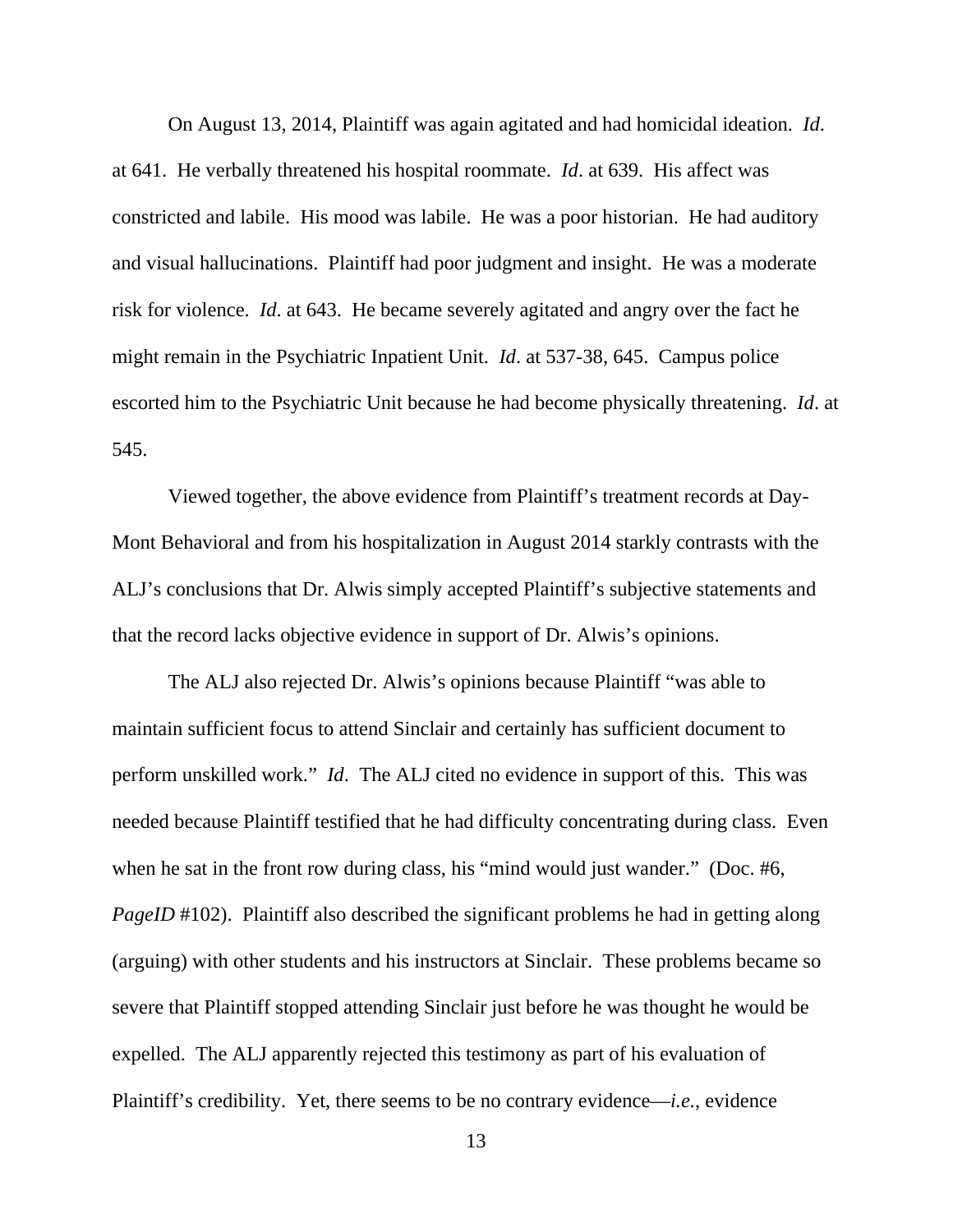showing that he stayed in school after he said he quit or any indication that Plaintiff graduated from Sinclair. And, Plaintiff's testimony about his difficulties at Sinclair most notably, getting along with students and instructors, inability to focus during class, and low frustration tolerance—was wholly consistent with the information in his treatment notes from Day-Mont Behavioral. Given this along with the ALJ's lack of citation to evidence supporting his conclusions about Plaintiff's ability to sufficiently focus at Sinclair, it was unreasonable for the ALJ to conclude that Plaintiff could maintain focus and attention while at Sinclair.

 Lastly, the ALJ erred by crediting Dr. Haskins's opinions over Dr. Alwis's opinions. The ALJ's error lies in his decision to place great weight on Dr. Haskins's opinions "as they are consistent with the objective, clinical findings in the record." *Id*. at 83. This is the sole reason the ALJ provided for crediting Dr. Haskins's opinions. The ALJ applied more rigorous scrutiny to Dr. Alwis's opinions. The same error occurred in *Gayheart*, 710 F.3d at 379, where "[t]he ALJ's failure to apply the same level of scrutiny to the opinions of the consultative doctors on which he relied, let alone the greater scrutiny of such sources called for by 20 C.F.R. § 404.1527, further demonstrates that his assessment of [a consulting physician's] opinions failed to abide by the Commissioner's regulations and therefore calls into question the ALJ's analysis." *Id*. (citing *Cole v. Astrue,* 661 F.3d 931, 937 (6th Cir. 2011)). This error in the present case was particularly significant given the ALJ's near-complete reliance on Dr. Haskins's opinions over Dr. Alwis's opinions to support his assessment of Plaintiff's residual functional capacity.

Accordingly, for the above reasons, Plaintiff's Statement of Errors is well taken.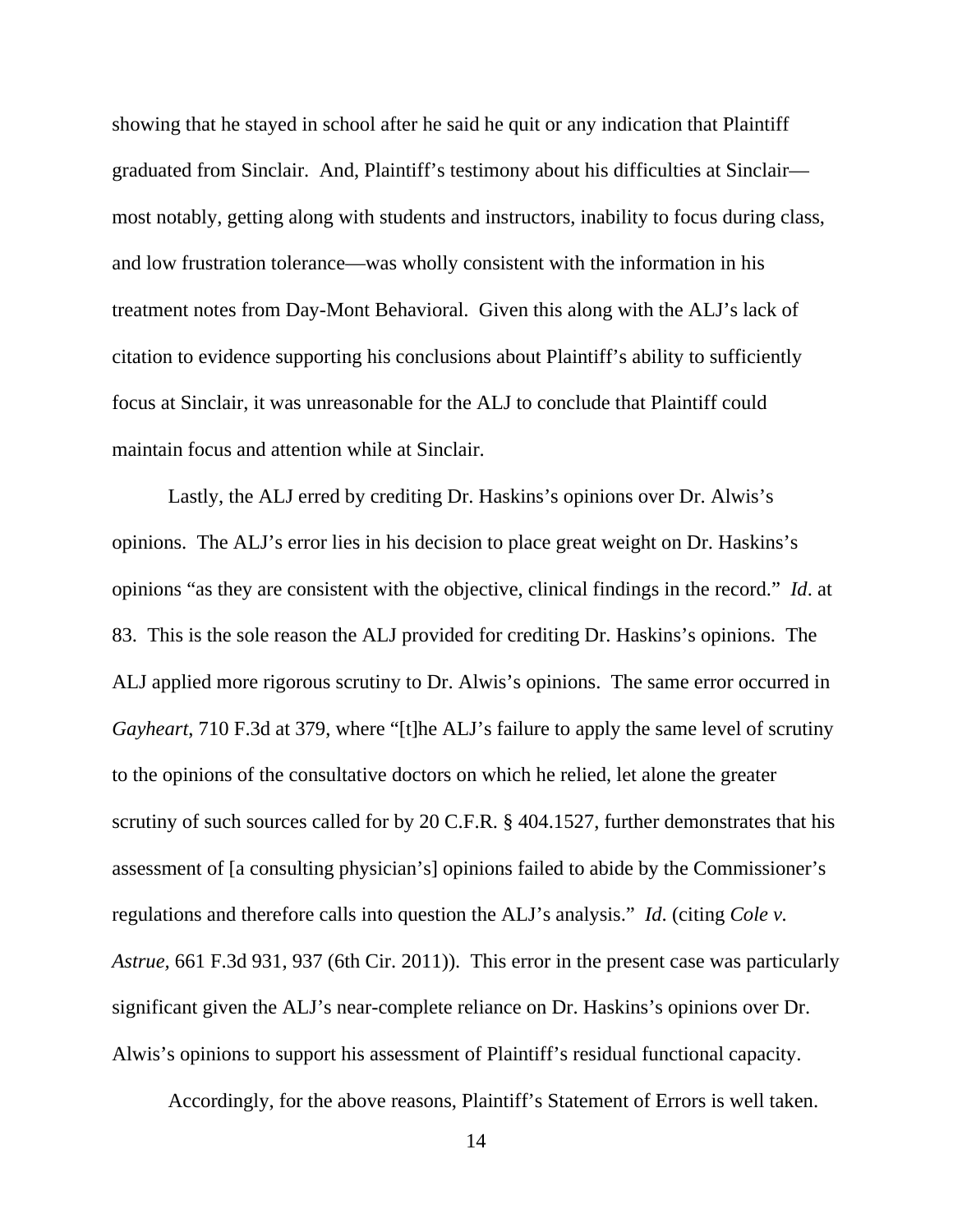**V.**

 A remand is appropriate when the ALJ's decision is unsupported by substantial evidence or when the ALJ failed to follow the Administration's own Regulations and that shortcoming prejudiced the plaintiff on the merits or deprived the plaintiff of a substantial right. *Bowen*, 478 F.3d at 746. Remand may be warranted when the ALJ failed to provide "good reasons" for rejecting a treating medical source's opinions, *see Wilson*, 378 F.3d at 545-47; failed to consider certain evidence, such as a treating source's opinions, *see Bowen*, 478 F.3d at 747-50; failed to consider the combined effect of the plaintiff's impairments, *see Gentry*, 741 F.3d at 725-26; or failed to provide specific reasons supported by substantial evidence for finding the plaintiff lacks credibility, *see Rogers*, 486 F.3d at 249.

 Under sentence four of 42 U.S.C. § 405(g), the Court has authority to affirm, modify, or reverse the Commissioner's decision "with or without remanding the cause for rehearing." *Melkonyan v. Sullivan*, 501 U.S. 89, 99 (1991). Consequently, a remand under sentence four may result in the need for further proceedings or an immediate award of benefits. *E.g., Blakley*, 581 F.3d at 410; *Felisky v. Bowen*, 35 F.3d 1027, 1041 (6th Cir. 1994). The latter is warranted where the evidence of disability is overwhelming or where the evidence of disability is strong while contrary evidence is lacking. *Faucher v. Sec'y of Health & Human Servs.*, 17 F.3d 171, 176 (6th Cir. 1994).

A judicial award of benefits is unwarranted in the present case because the evidence of disability is not overwhelming and the evidence of disability is not strong